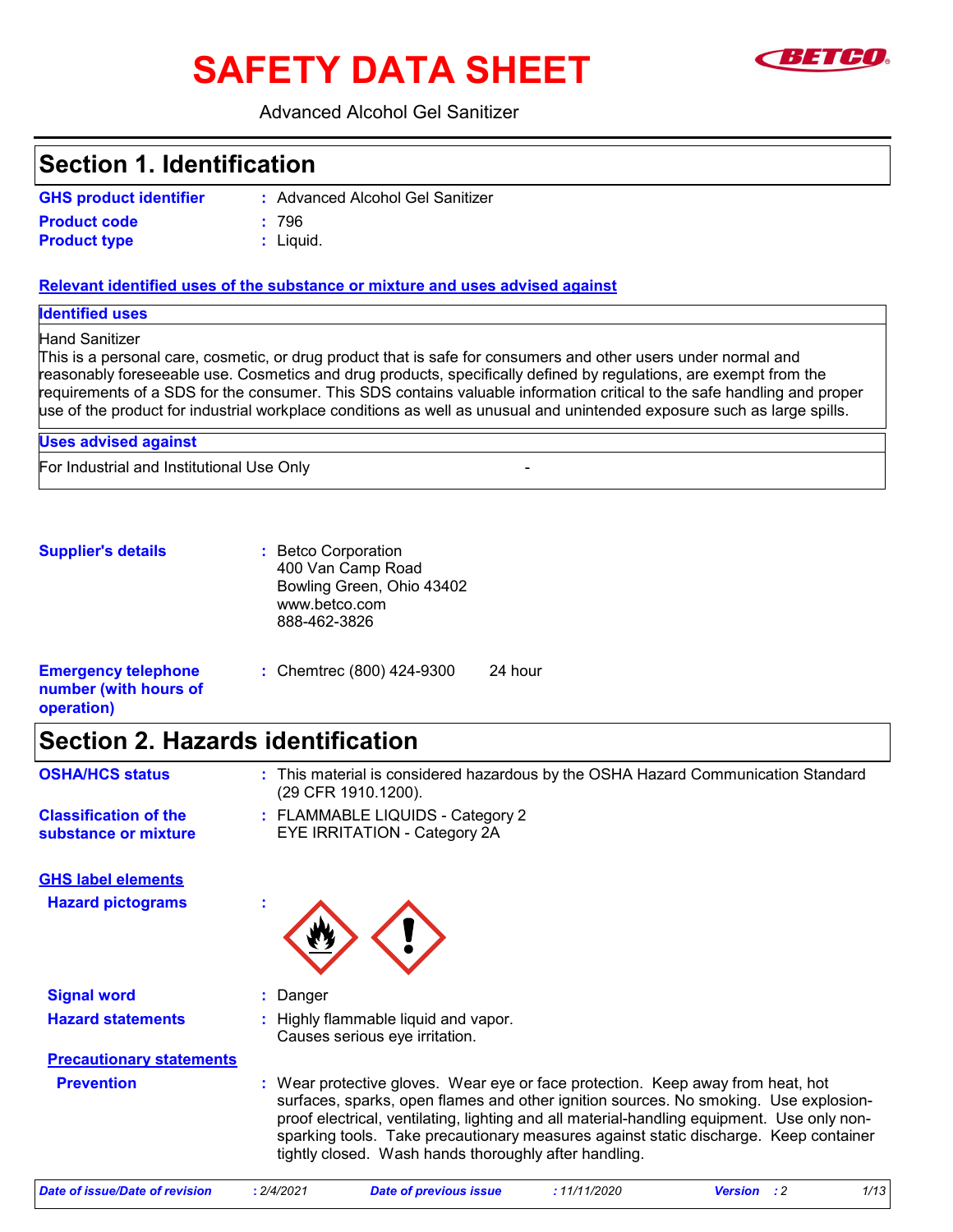## **Section 2. Hazards identification**

| <b>Response</b>                            | : IF ON SKIN (or hair): Take off immediately all contaminated clothing. Rinse skin with<br>water or shower. IF IN EYES: Rinse cautiously with water for several minutes.<br>Remove contact lenses, if present and easy to do. Continue rinsing. If eye irritation<br>persists: Get medical attention. |
|--------------------------------------------|-------------------------------------------------------------------------------------------------------------------------------------------------------------------------------------------------------------------------------------------------------------------------------------------------------|
| <b>Storage</b>                             | : Store in a well-ventilated place. Keep cool.                                                                                                                                                                                                                                                        |
| <b>Disposal</b>                            | Dispose of contents and container in accordance with all local, regional, national and<br>international regulations.                                                                                                                                                                                  |
| <b>Hazards not otherwise</b><br>classified | : None known.                                                                                                                                                                                                                                                                                         |
|                                            |                                                                                                                                                                                                                                                                                                       |

## **Section 3. Composition/information on ingredients**

| Substance/mixture                       | : Mixture        |
|-----------------------------------------|------------------|
| Other means of<br><b>identification</b> | : Not available. |
|                                         |                  |

| <b>Ingredient name</b> | $\mathbf{0}$<br>70 | <b>CAS number</b> |
|------------------------|--------------------|-------------------|
| ethanol                | ≥62 -<br>· ≤75     | 64-17-5           |

Any concentration shown as a range is to protect confidentiality or is due to batch variation.

**There are no additional ingredients present which, within the current knowledge of the supplier and in the concentrations applicable, are classified as hazardous to health or the environment and hence require reporting in this section.**

**Occupational exposure limits, if available, are listed in Section 8.**

## **Section 4. First aid measures**

### **Description of necessary first aid measures**

| <b>Eye contact</b>                    | : Immediately flush eyes with plenty of water, occasionally lifting the upper and lower<br>eyelids. Check for and remove any contact lenses. Continue to rinse for at least 10<br>minutes. Get medical attention.                                                                                                                                                                                                                                                                                                                                                                                                                                                                                                                                                                                                         |
|---------------------------------------|---------------------------------------------------------------------------------------------------------------------------------------------------------------------------------------------------------------------------------------------------------------------------------------------------------------------------------------------------------------------------------------------------------------------------------------------------------------------------------------------------------------------------------------------------------------------------------------------------------------------------------------------------------------------------------------------------------------------------------------------------------------------------------------------------------------------------|
| <b>Inhalation</b>                     | : Remove victim to fresh air and keep at rest in a position comfortable for breathing. If<br>not breathing, if breathing is irregular or if respiratory arrest occurs, provide artificial<br>respiration or oxygen by trained personnel. It may be dangerous to the person providing<br>aid to give mouth-to-mouth resuscitation. Get medical attention if adverse health effects<br>persist or are severe. If unconscious, place in recovery position and get medical<br>attention immediately. Maintain an open airway. Loosen tight clothing such as a collar,<br>tie, belt or waistband.                                                                                                                                                                                                                              |
| <b>Skin contact</b>                   | : Flush contaminated skin with plenty of water. Remove contaminated clothing and<br>shoes. Get medical attention if symptoms occur. Wash clothing before reuse. Clean<br>shoes thoroughly before reuse.                                                                                                                                                                                                                                                                                                                                                                                                                                                                                                                                                                                                                   |
| <b>Ingestion</b>                      | : Wash out mouth with water. Remove dentures if any. Remove victim to fresh air and<br>keep at rest in a position comfortable for breathing. If material has been swallowed and<br>the exposed person is conscious, give small quantities of water to drink. Stop if the<br>exposed person feels sick as vomiting may be dangerous. Do not induce vomiting<br>unless directed to do so by medical personnel. If vomiting occurs, the head should be<br>kept low so that vomit does not enter the lungs. Get medical attention if adverse health<br>effects persist or are severe. Never give anything by mouth to an unconscious person.<br>If unconscious, place in recovery position and get medical attention immediately.<br>Maintain an open airway. Loosen tight clothing such as a collar, tie, belt or waistband. |
|                                       | Most important symptoms/effects, acute and delayed                                                                                                                                                                                                                                                                                                                                                                                                                                                                                                                                                                                                                                                                                                                                                                        |
| <b>Potential acute health effects</b> |                                                                                                                                                                                                                                                                                                                                                                                                                                                                                                                                                                                                                                                                                                                                                                                                                           |
| <b>Eye contact</b>                    | Causes serious eye irritation.                                                                                                                                                                                                                                                                                                                                                                                                                                                                                                                                                                                                                                                                                                                                                                                            |

| Date of issue/Date of revision | 2/4/2021 | <b>Date of previous issue</b> | : 11/11/2020 | <b>Version</b> : 2 | 2/13 |
|--------------------------------|----------|-------------------------------|--------------|--------------------|------|
|                                |          |                               |              |                    |      |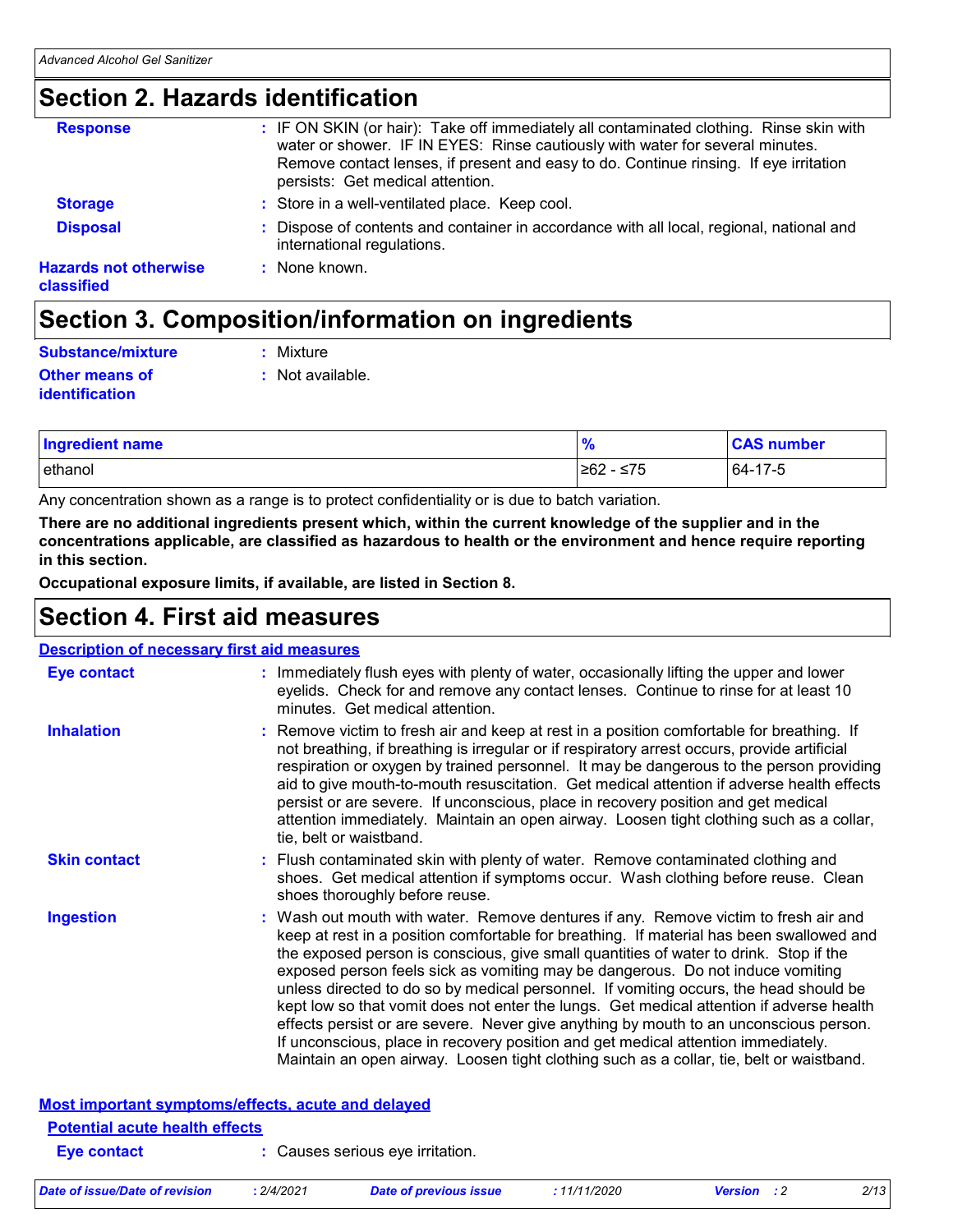## **Section 4. First aid measures**

| <b>Inhalation</b>                   | : No known significant effects or critical hazards.                                                                                                                           |
|-------------------------------------|-------------------------------------------------------------------------------------------------------------------------------------------------------------------------------|
| <b>Skin contact</b>                 | : No known significant effects or critical hazards.                                                                                                                           |
| <b>Ingestion</b>                    | : No known significant effects or critical hazards.                                                                                                                           |
| <b>Over-exposure signs/symptoms</b> |                                                                                                                                                                               |
| Eye contact                         | : Adverse symptoms may include the following:<br>pain or irritation<br>watering<br>redness                                                                                    |
| <b>Inhalation</b>                   | : No specific data.                                                                                                                                                           |
| <b>Skin contact</b>                 | : No specific data.                                                                                                                                                           |
| <b>Ingestion</b>                    | No specific data.                                                                                                                                                             |
|                                     | <u>Indication of immediate medical attention and special treatment needed, if necessary</u>                                                                                   |
| <b>Notes to physician</b>           | : Treat symptomatically. Contact poison treatment specialist immediately if large<br>quantities have been ingested or inhaled.                                                |
| <b>Specific treatments</b>          | : No specific treatment.                                                                                                                                                      |
| <b>Protection of first-aiders</b>   | : No action shall be taken involving any personal risk or without suitable training. It may<br>be dangerous to the person providing aid to give mouth-to-mouth resuscitation. |

**See toxicological information (Section 11)**

## **Section 5. Fire-fighting measures**

| <b>Extinguishing media</b>                               |                                                                                                                                                                                                                                                                                                                               |
|----------------------------------------------------------|-------------------------------------------------------------------------------------------------------------------------------------------------------------------------------------------------------------------------------------------------------------------------------------------------------------------------------|
| <b>Suitable extinguishing</b><br>media                   | : Use dry chemical, $CO2$ , water spray (fog) or foam.                                                                                                                                                                                                                                                                        |
| <b>Unsuitable extinguishing</b><br>media                 | : Do not use water jet.                                                                                                                                                                                                                                                                                                       |
| <b>Specific hazards arising</b><br>from the chemical     | : Highly flammable liquid and vapor. Runoff to sewer may create fire or explosion hazard.<br>In a fire or if heated, a pressure increase will occur and the container may burst, with the<br>risk of a subsequent explosion.                                                                                                  |
| <b>Hazardous thermal</b><br>decomposition products       | : Decomposition products may include the following materials:<br>carbon dioxide<br>carbon monoxide                                                                                                                                                                                                                            |
| <b>Special protective actions</b><br>for fire-fighters   | : Promptly isolate the scene by removing all persons from the vicinity of the incident if<br>there is a fire. No action shall be taken involving any personal risk or without suitable<br>training. Move containers from fire area if this can be done without risk. Use water<br>spray to keep fire-exposed containers cool. |
| <b>Special protective</b><br>equipment for fire-fighters | Fire-fighters should wear appropriate protective equipment and self-contained breathing<br>apparatus (SCBA) with a full face-piece operated in positive pressure mode.                                                                                                                                                        |

## **Section 6. Accidental release measures**

### **Personal precautions, protective equipment and emergency procedures**

| For non-emergency | : No action shall be taken involving any personal risk or without suitable training.    |
|-------------------|-----------------------------------------------------------------------------------------|
| personnel         | Evacuate surrounding areas. Keep unnecessary and unprotected personnel from             |
|                   | entering. Do not touch or walk through spilled material. Shut off all ignition sources. |
|                   | No flares, smoking or flames in hazard area. Avoid breathing vapor or mist. Provide     |
|                   | adequate ventilation. Wear appropriate respirator when ventilation is inadequate. Put   |
|                   | on appropriate personal protective equipment.                                           |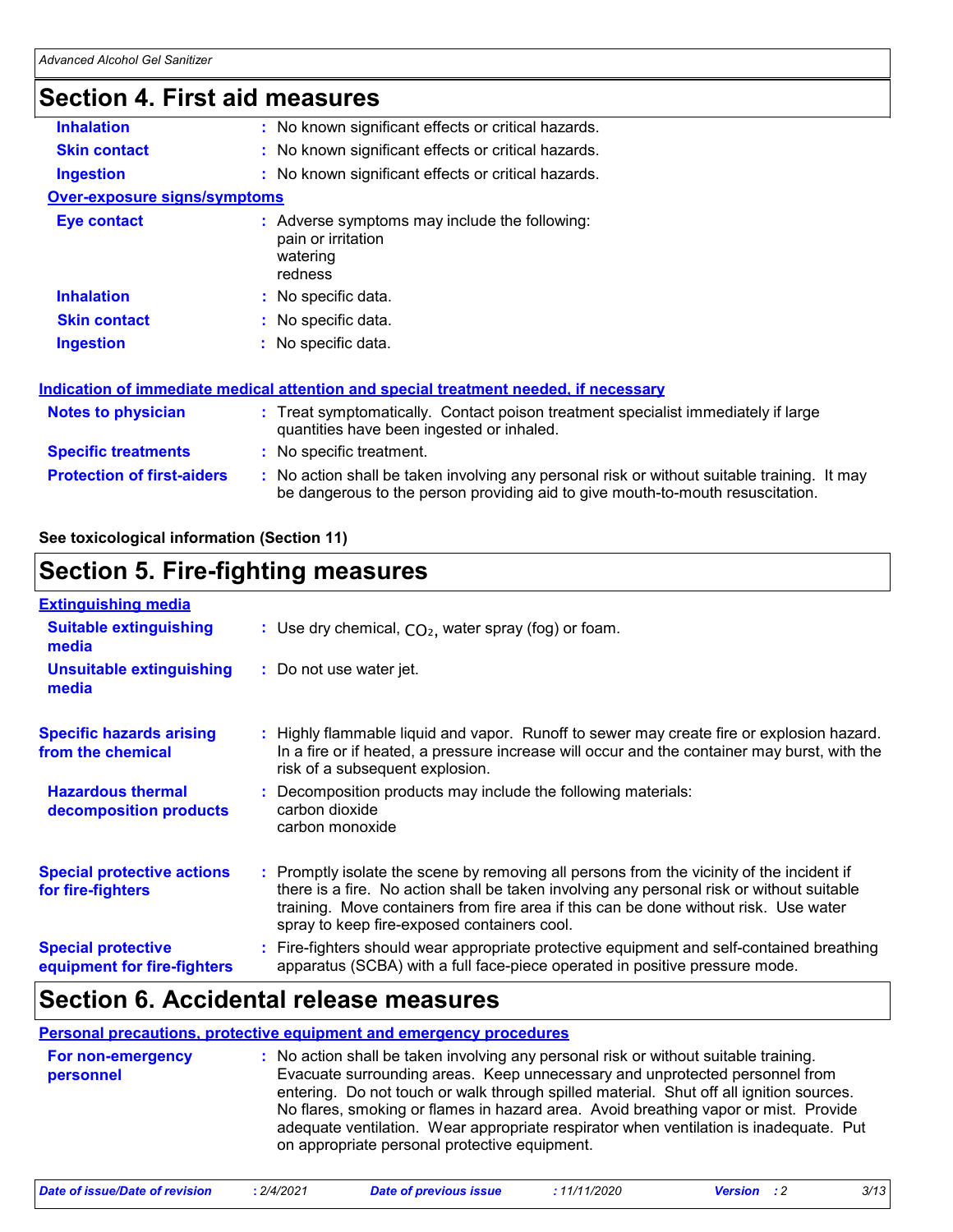## **Section 6. Accidental release measures**

| For emergency responders                                     | If specialized clothing is required to deal with the spillage, take note of any information in<br>Section 8 on suitable and unsuitable materials. See also the information in "For non-<br>emergency personnel".                                                                                                                                                                                                                                                                                                                                                                                                                                                                                                                                                     |
|--------------------------------------------------------------|----------------------------------------------------------------------------------------------------------------------------------------------------------------------------------------------------------------------------------------------------------------------------------------------------------------------------------------------------------------------------------------------------------------------------------------------------------------------------------------------------------------------------------------------------------------------------------------------------------------------------------------------------------------------------------------------------------------------------------------------------------------------|
| <b>Environmental precautions</b>                             | : Avoid dispersal of spilled material and runoff and contact with soil, waterways, drains<br>and sewers. Inform the relevant authorities if the product has caused environmental<br>pollution (sewers, waterways, soil or air).                                                                                                                                                                                                                                                                                                                                                                                                                                                                                                                                      |
| <b>Methods and materials for containment and cleaning up</b> |                                                                                                                                                                                                                                                                                                                                                                                                                                                                                                                                                                                                                                                                                                                                                                      |
| <b>Small spill</b>                                           | : Stop leak if without risk. Move containers from spill area. Use spark-proof tools and<br>explosion-proof equipment. Dilute with water and mop up if water-soluble. Alternatively,<br>or if water-insoluble, absorb with an inert dry material and place in an appropriate waste<br>disposal container. Dispose of via a licensed waste disposal contractor.                                                                                                                                                                                                                                                                                                                                                                                                        |
| <b>Large spill</b>                                           | : Stop leak if without risk. Move containers from spill area. Use spark-proof tools and<br>explosion-proof equipment. Approach release from upwind. Prevent entry into sewers,<br>water courses, basements or confined areas. Wash spillages into an effluent treatment<br>plant or proceed as follows. Contain and collect spillage with non-combustible,<br>absorbent material e.g. sand, earth, vermiculite or diatomaceous earth and place in<br>container for disposal according to local regulations (see Section 13). Dispose of via a<br>licensed waste disposal contractor. Contaminated absorbent material may pose the<br>same hazard as the spilled product. Note: see Section 1 for emergency contact<br>information and Section 13 for waste disposal. |

## **Section 7. Handling and storage**

### **Precautions for safe handling**

| <b>Protective measures</b>                                                       | : Put on appropriate personal protective equipment (see Section 8). Do not ingest. Avoid<br>contact with eyes, skin and clothing. Avoid breathing vapor or mist. Use only with<br>adequate ventilation. Wear appropriate respirator when ventilation is inadequate. Do<br>not enter storage areas and confined spaces unless adequately ventilated. Keep in the<br>original container or an approved alternative made from a compatible material, kept<br>tightly closed when not in use. Store and use away from heat, sparks, open flame or<br>any other ignition source. Use explosion-proof electrical (ventilating, lighting and<br>material handling) equipment. Use only non-sparking tools. Take precautionary<br>measures against electrostatic discharges. Empty containers retain product residue<br>and can be hazardous. Do not reuse container. |
|----------------------------------------------------------------------------------|---------------------------------------------------------------------------------------------------------------------------------------------------------------------------------------------------------------------------------------------------------------------------------------------------------------------------------------------------------------------------------------------------------------------------------------------------------------------------------------------------------------------------------------------------------------------------------------------------------------------------------------------------------------------------------------------------------------------------------------------------------------------------------------------------------------------------------------------------------------|
| <b>Advice on general</b><br>occupational hygiene                                 | : Eating, drinking and smoking should be prohibited in areas where this material is<br>handled, stored and processed. Workers should wash hands and face before eating,<br>drinking and smoking. Remove contaminated clothing and protective equipment before<br>entering eating areas. See also Section 8 for additional information on hygiene<br>measures.                                                                                                                                                                                                                                                                                                                                                                                                                                                                                                 |
| <b>Conditions for safe storage,</b><br>including any<br><b>incompatibilities</b> | : Store in accordance with local regulations. Store in a segregated and approved area.<br>Store in original container protected from direct sunlight in a dry, cool and well-ventilated<br>area, away from incompatible materials (see Section 10) and food and drink. Eliminate<br>all ignition sources. Separate from oxidizing materials. Keep container tightly closed<br>and sealed until ready for use. Containers that have been opened must be carefully<br>resealed and kept upright to prevent leakage. Do not store in unlabeled containers.<br>Use appropriate containment to avoid environmental contamination. See Section 10 for<br>incompatible materials before handling or use.                                                                                                                                                             |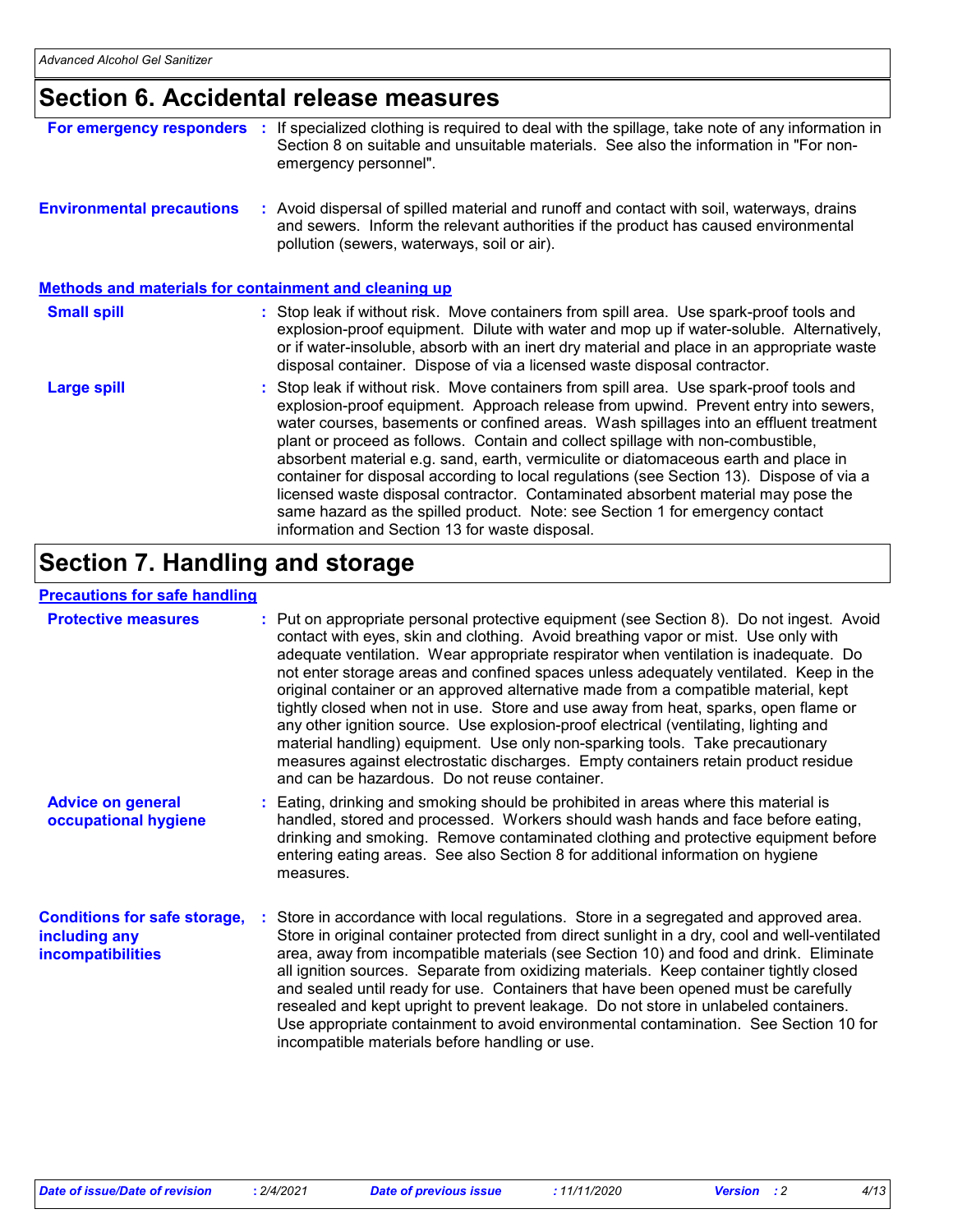## **Section 8. Exposure controls/personal protection**

### **Control parameters**

### **Occupational exposure limits**

| <b>Ingredient name</b> | <b>Exposure limits</b>                    |
|------------------------|-------------------------------------------|
| ethanol                | <b>ACGIH TLV (United States, 3/2018).</b> |
|                        | STEL: 1000 ppm 15 minutes.                |
|                        | OSHA PEL 1989 (United States, 3/1989).    |
|                        | TWA: 1000 ppm 8 hours.                    |
|                        | TWA: 1900 mg/m <sup>3</sup> 8 hours.      |
|                        | NIOSH REL (United States, 10/2016).       |
|                        | TWA: 1000 ppm 10 hours.                   |
|                        | TWA: 1900 mg/m <sup>3</sup> 10 hours.     |
|                        | OSHA PEL (United States, 5/2018).         |
|                        | TWA: 1000 ppm 8 hours.                    |
|                        | TWA: 1900 mg/m <sup>3</sup> 8 hours.      |

| <b>Appropriate engineering</b><br>controls | : Use only with adequate ventilation. Use process enclosures, local exhaust ventilation or<br>other engineering controls to keep worker exposure to airborne contaminants below any<br>recommended or statutory limits. The engineering controls also need to keep gas,<br>vapor or dust concentrations below any lower explosive limits. Use explosion-proof<br>ventilation equipment.                                                                                                                                                                                                                                |
|--------------------------------------------|------------------------------------------------------------------------------------------------------------------------------------------------------------------------------------------------------------------------------------------------------------------------------------------------------------------------------------------------------------------------------------------------------------------------------------------------------------------------------------------------------------------------------------------------------------------------------------------------------------------------|
| <b>Environmental exposure</b><br>controls  | Emissions from ventilation or work process equipment should be checked to ensure<br>they comply with the requirements of environmental protection legislation. In some<br>cases, fume scrubbers, filters or engineering modifications to the process equipment<br>will be necessary to reduce emissions to acceptable levels.                                                                                                                                                                                                                                                                                          |
| <b>Individual protection measures</b>      |                                                                                                                                                                                                                                                                                                                                                                                                                                                                                                                                                                                                                        |
| <b>Hygiene measures</b>                    | : Wash hands, forearms and face thoroughly after handling chemical products, before<br>eating, smoking and using the lavatory and at the end of the working period.<br>Appropriate techniques should be used to remove potentially contaminated clothing.<br>Wash contaminated clothing before reusing. Ensure that eyewash stations and safety<br>showers are close to the workstation location.                                                                                                                                                                                                                      |
| <b>Eye/face protection</b>                 | : Safety eyewear complying with an approved standard should be used when a risk<br>assessment indicates this is necessary to avoid exposure to liquid splashes, mists,<br>gases or dusts. If contact is possible, the following protection should be worn, unless<br>the assessment indicates a higher degree of protection: chemical splash goggles.                                                                                                                                                                                                                                                                  |
| <b>Skin protection</b>                     |                                                                                                                                                                                                                                                                                                                                                                                                                                                                                                                                                                                                                        |
| <b>Hand protection</b>                     | : Chemical-resistant, impervious gloves complying with an approved standard should be<br>worn at all times when handling chemical products if a risk assessment indicates this is<br>necessary. Considering the parameters specified by the glove manufacturer, check<br>during use that the gloves are still retaining their protective properties. It should be<br>noted that the time to breakthrough for any glove material may be different for different<br>glove manufacturers. In the case of mixtures, consisting of several substances, the<br>protection time of the gloves cannot be accurately estimated. |
| <b>Body protection</b>                     | : Personal protective equipment for the body should be selected based on the task being<br>performed and the risks involved and should be approved by a specialist before<br>handling this product. When there is a risk of ignition from static electricity, wear anti-<br>static protective clothing. For the greatest protection from static discharges, clothing<br>should include anti-static overalls, boots and gloves.                                                                                                                                                                                         |
| <b>Other skin protection</b>               | : Appropriate footwear and any additional skin protection measures should be selected<br>based on the task being performed and the risks involved and should be approved by a<br>specialist before handling this product.                                                                                                                                                                                                                                                                                                                                                                                              |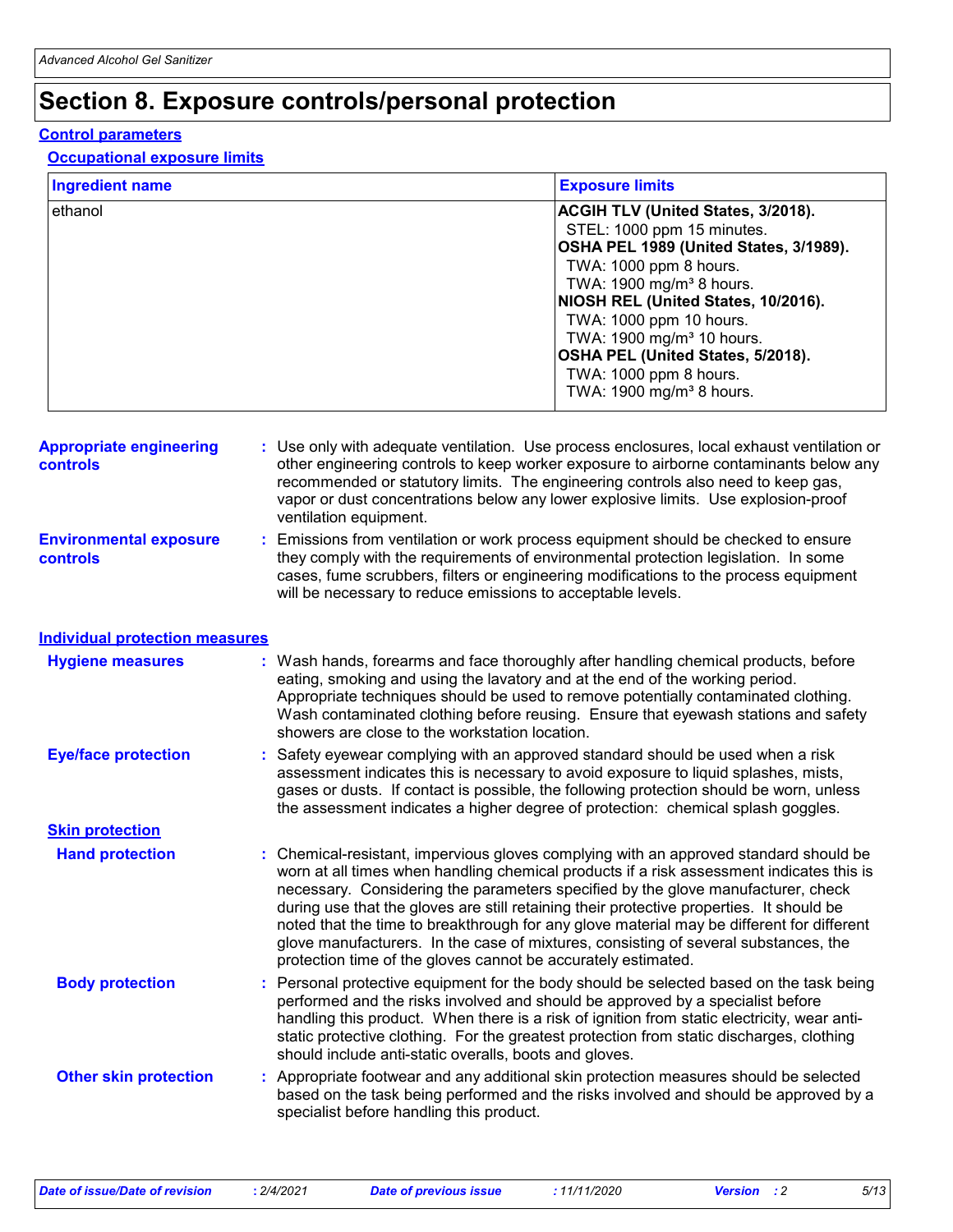## **Section 8. Exposure controls/personal protection**

**Respiratory protection :**

: Based on the hazard and potential for exposure, select a respirator that meets the appropriate standard or certification. Respirators must be used according to a respiratory protection program to ensure proper fitting, training, and other important aspects of use.

## **Section 9. Physical and chemical properties**

| <b>Appearance</b>                                 |                                                                                                          |
|---------------------------------------------------|----------------------------------------------------------------------------------------------------------|
| <b>Physical state</b>                             | $:$ Liquid.                                                                                              |
| <b>Color</b>                                      | $:$ Clear.                                                                                               |
| Odor                                              | Alcohol-like.                                                                                            |
| <b>Odor threshold</b>                             | Not available.                                                                                           |
| pH                                                | : 6 to 8                                                                                                 |
| <b>Melting point</b>                              | : Not available.                                                                                         |
| <b>Boiling point</b>                              | Not available.                                                                                           |
| <b>Flash point</b>                                | Closed cup: <21.67°C (<71°F) [Setaflash.]                                                                |
| <b>Evaporation rate</b>                           | Not available.                                                                                           |
| <b>Flammability (solid, gas)</b>                  | Not available.                                                                                           |
| Lower and upper explosive<br>(flammable) limits   | $:$ Not available.                                                                                       |
| <b>Vapor pressure</b>                             | : Not available.                                                                                         |
| <b>Vapor density</b>                              | Not available.                                                                                           |
| <b>Relative density</b>                           | 0.8865                                                                                                   |
| <b>Solubility</b>                                 | Easily soluble in the following materials: cold water.<br>Soluble in the following materials: hot water. |
| <b>Solubility in water</b>                        | : Not available.                                                                                         |
| <b>Partition coefficient: n-</b><br>octanol/water | : Not available.                                                                                         |
| <b>Auto-ignition temperature</b>                  | : Not available.                                                                                         |
| <b>Decomposition temperature</b>                  | Not available.                                                                                           |
| <b>Viscosity</b>                                  | Not available.                                                                                           |
| Flow time (ISO 2431)                              | $:$ Not available.                                                                                       |

## **Section 10. Stability and reactivity**

| <b>Reactivity</b>                            | : No specific test data related to reactivity available for this product or its ingredients.                                                                               |
|----------------------------------------------|----------------------------------------------------------------------------------------------------------------------------------------------------------------------------|
| <b>Chemical stability</b>                    | : The product is stable.                                                                                                                                                   |
| <b>Possibility of hazardous</b><br>reactions | : Under normal conditions of storage and use, hazardous reactions will not occur.                                                                                          |
| <b>Conditions to avoid</b>                   | Avoid all possible sources of ignition (spark or flame). Do not pressurize, cut, weld,<br>braze, solder, drill, grind or expose containers to heat or sources of ignition. |
| <b>Incompatible materials</b>                | Not available.                                                                                                                                                             |
| <b>Hazardous decomposition</b><br>products   | : Under normal conditions of storage and use, hazardous decomposition products should<br>not be produced.                                                                  |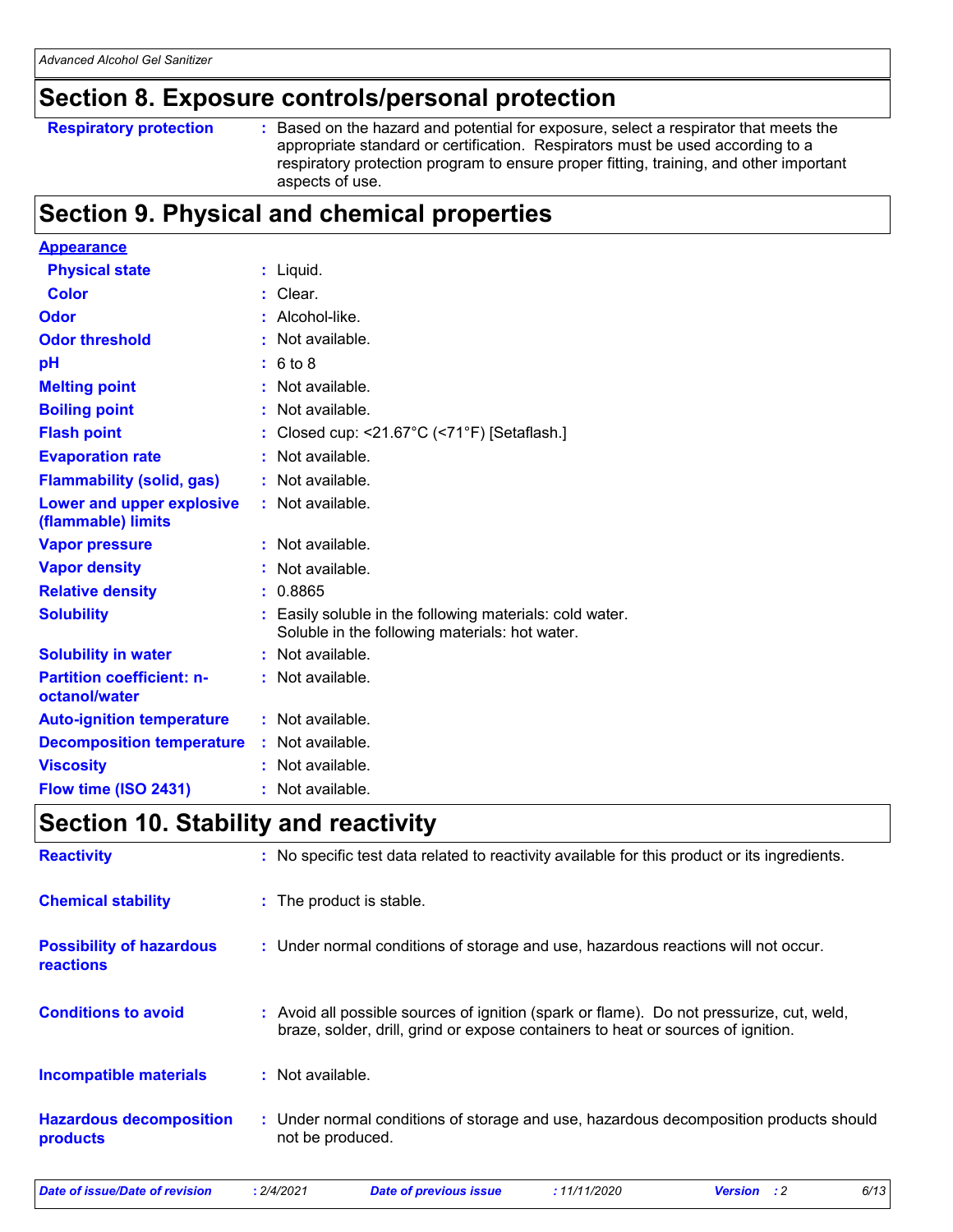# **Section 11. Toxicological information**

### **Information on toxicological effects**

### **Acute toxicity**

| <b>Product/ingredient name</b> | <b>Result</b>                | <b>Species</b> | <b>Dose</b>                | <b>Exposure</b> |
|--------------------------------|------------------------------|----------------|----------------------------|-----------------|
| lethanol                       | <b>LC50 Inhalation Vapor</b> | Rat            | $124700$ mg/m <sup>3</sup> | 4 hours         |
|                                | LD50 Oral                    | Rat            | 7 g/kg                     |                 |

### **Irritation/Corrosion**

| <b>Product/ingredient name</b> | <b>Result</b>            | <b>Species</b> | <b>Score</b> | <b>Exposure</b>              | <b>Observation</b>       |
|--------------------------------|--------------------------|----------------|--------------|------------------------------|--------------------------|
| ethanol                        | Eyes - Mild irritant     | Rabbit         |              | 24 hours 500                 | $\overline{\phantom{0}}$ |
|                                |                          |                |              | milligrams                   |                          |
|                                | Eyes - Moderate irritant | Rabbit         |              | 0.066666667<br>l minutes 100 | $\overline{\phantom{a}}$ |
|                                |                          |                |              | milligrams                   |                          |
|                                | Eyes - Moderate irritant | Rabbit         |              | 100                          |                          |
|                                |                          |                |              | microliters                  |                          |
|                                | Eyes - Severe irritant   | Rabbit         |              | 500                          |                          |
|                                |                          |                |              | milligrams                   |                          |
|                                | Skin - Mild irritant     | Rabbit         |              | 400                          |                          |
|                                |                          |                |              | milligrams                   |                          |
|                                | Skin - Moderate irritant | Rabbit         |              | l 24 hours 20                | $\overline{\phantom{a}}$ |
|                                |                          |                |              | milligrams                   |                          |

### **Sensitization**

Not available.

### **Mutagenicity**

Not available.

### **Carcinogenicity**

Not available.

### **Classification**

| <b>Product/ingredient name</b> | <b>OSHA</b> | <b>IARC</b> | <b>NTP</b> |
|--------------------------------|-------------|-------------|------------|
| ethanol                        |             |             |            |

## **Reproductive toxicity**

Not available.

### **Teratogenicity**

Not available.

## **Specific target organ toxicity (single exposure)**

Not available.

### **Specific target organ toxicity (repeated exposure)**

Not available.

### **Aspiration hazard**

Not available.

### **Information on the likely :** Routes of entry anticipated: Oral, Dermal, Inhalation.

### **routes of exposure**

**Potential acute health effects**

### **Eye contact :** Causes serious eye irritation.

| Date of issue/Date of revision | 2/4/2021 | Date of previous issue | 11/11/2020 | <b>Version</b> : 2 | 7/13 |
|--------------------------------|----------|------------------------|------------|--------------------|------|
|                                |          |                        |            |                    |      |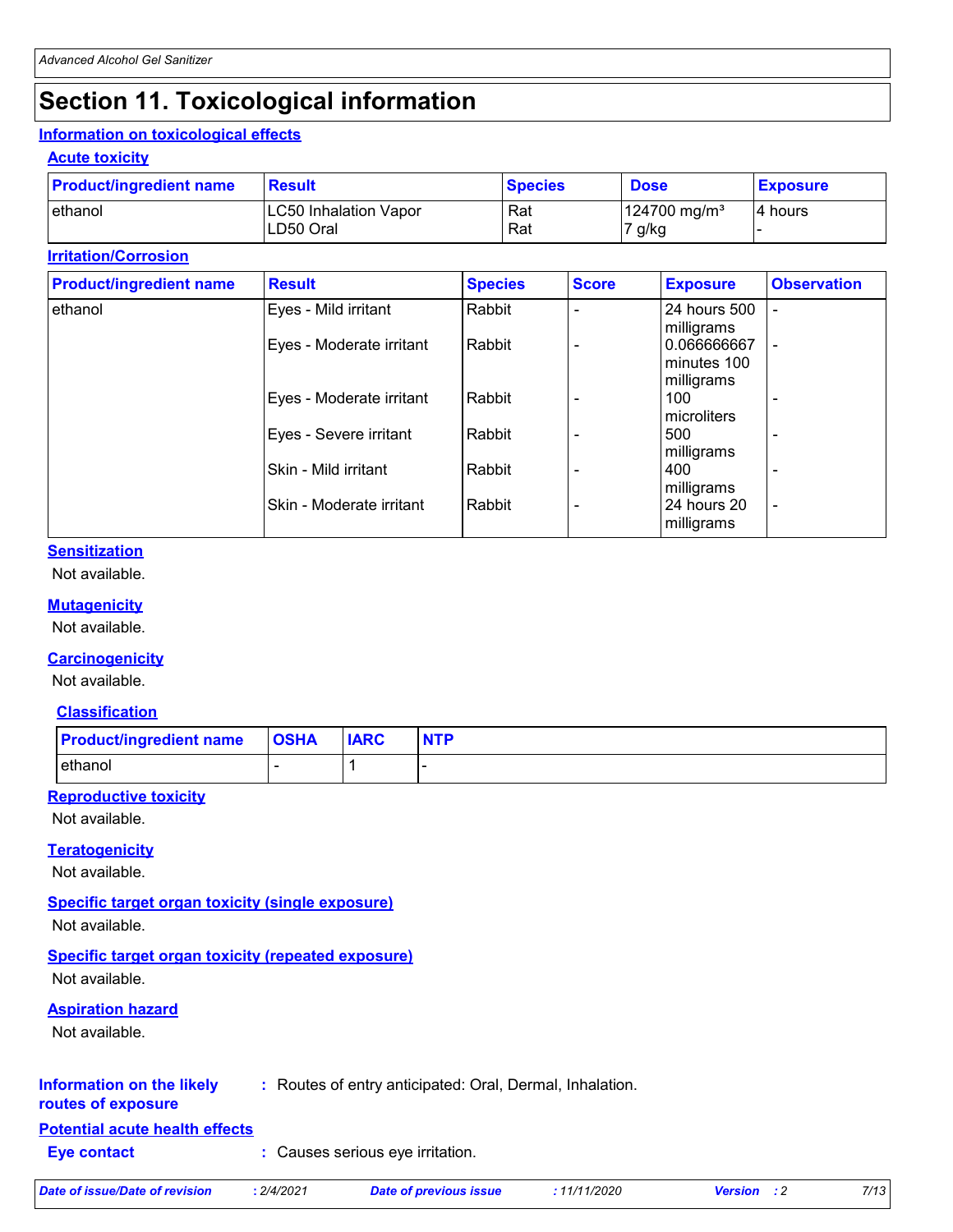## **Section 11. Toxicological information**

- **Inhalation :** No known significant effects or critical hazards.
- **Skin contact :** No known significant effects or critical hazards.
- **Ingestion :** No known significant effects or critical hazards.

### **Symptoms related to the physical, chemical and toxicological characteristics**

| <b>Eye contact</b>  | : Adverse symptoms may include the following:<br>pain or irritation<br>watering<br>redness |
|---------------------|--------------------------------------------------------------------------------------------|
| <b>Inhalation</b>   | : No specific data.                                                                        |
| <b>Skin contact</b> | : No specific data.                                                                        |
| <b>Ingestion</b>    | : No specific data.                                                                        |

|                                                   | Delayed and immediate effects and also chronic effects from short and long term exposure |
|---------------------------------------------------|------------------------------------------------------------------------------------------|
| <b>Short term exposure</b>                        |                                                                                          |
| <b>Potential immediate</b><br><b>effects</b>      | : Not available.                                                                         |
| <b>Potential delayed effects : Not available.</b> |                                                                                          |
| <b>Long term exposure</b>                         |                                                                                          |
| <b>Potential immediate</b><br>effects             | : Not available.                                                                         |
| <b>Potential delayed effects : Not available.</b> |                                                                                          |
| <b>Potential chronic health effects</b>           |                                                                                          |
| Not available.                                    |                                                                                          |
| <b>General</b>                                    | : No known significant effects or critical hazards.                                      |
| <b>Carcinogenicity</b>                            | : No known significant effects or critical hazards.                                      |
| <b>Mutagenicity</b>                               | : No known significant effects or critical hazards.                                      |
| <b>Teratogenicity</b>                             | : No known significant effects or critical hazards.                                      |
| <b>Developmental effects</b>                      | : No known significant effects or critical hazards.                                      |
| <b>Fertility effects</b>                          | : No known significant effects or critical hazards.                                      |

## **Numerical measures of toxicity**

**Acute toxicity estimates**

Not available.

## **Section 12. Ecological information**

### **Toxicity**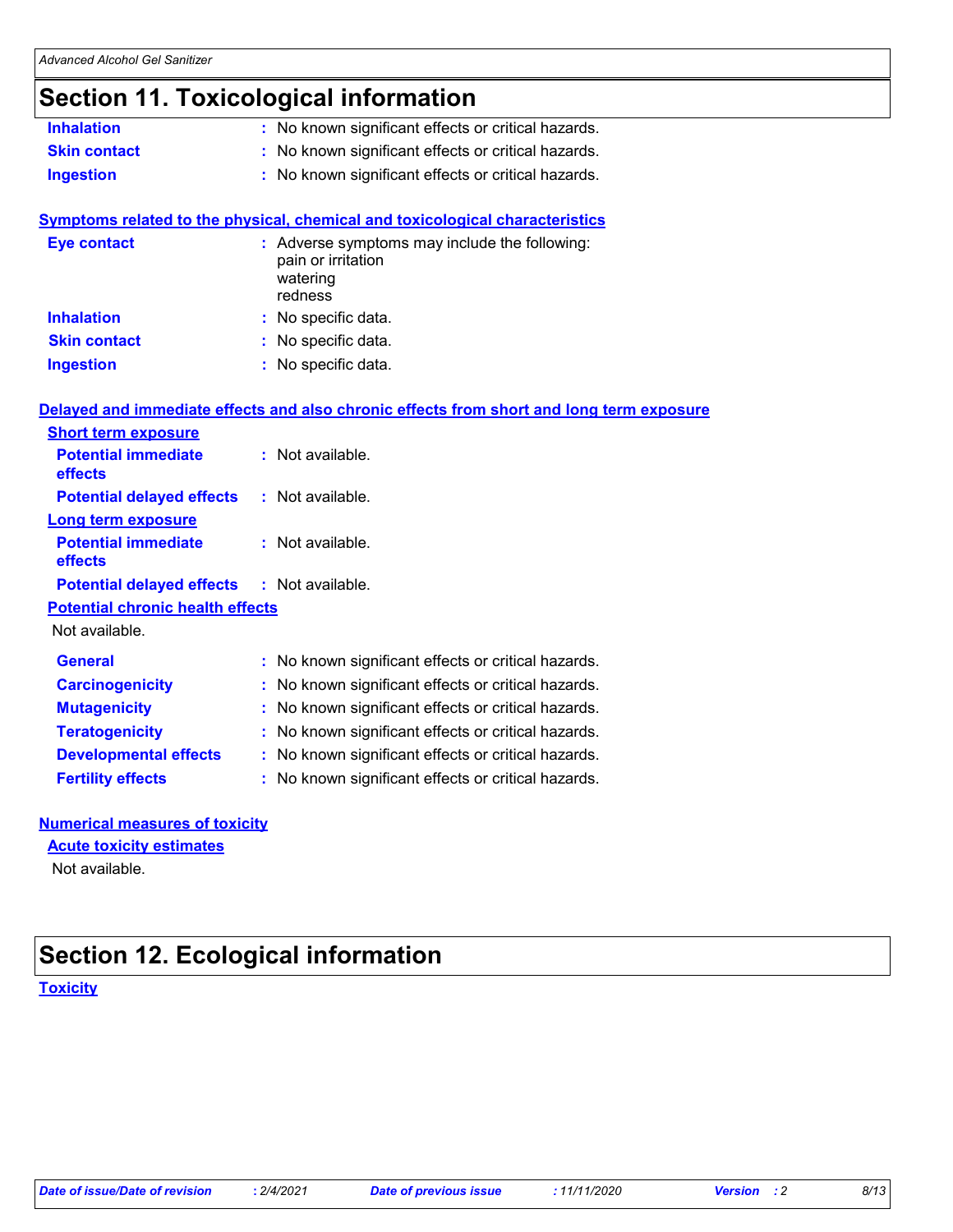## **Section 12. Ecological information**

| <b>Product/ingredient name</b> | <b>Result</b>                        | <b>Species</b>                                  | <b>Exposure</b> |
|--------------------------------|--------------------------------------|-------------------------------------------------|-----------------|
| ethanol                        | Acute EC50 17.921 mg/l Marine water  | Algae - Ulva pertusa                            | 96 hours        |
|                                | Acute EC50 2000 µg/l Fresh water     | Daphnia - Daphnia magna                         | 48 hours        |
|                                | Acute LC50 25500 µg/l Marine water   | Crustaceans - Artemia<br>l franciscana - Larvae | 48 hours        |
|                                | Acute LC50 42000 µg/l Fresh water    | Fish - Oncorhynchus mykiss                      | 4 days          |
|                                | Chronic NOEC 4.995 mg/l Marine water | Algae - Ulva pertusa                            | 96 hours        |
|                                | Chronic NOEC 100 ul/L Fresh water    | Daphnia - Daphnia magna -<br>Neonate            | 21 days         |
|                                | Chronic NOEC 0.375 ul/L Fresh water  | Fish - Gambusia holbrooki -<br>Larvae           | 12 weeks        |

### **Persistence and degradability**

Not available.

### **Bioaccumulative potential**

| <b>Product/ingredient name</b> | $\mathsf{LogP}_\mathsf{ow}$ | <b>BCF</b> | <b>Potential</b> |
|--------------------------------|-----------------------------|------------|------------------|
| ethanol                        | $-0.35$                     |            | low              |

### **Mobility in soil**

**Soil/water partition coefficient (KOC) :** Not available.

**Other adverse effects** : No known significant effects or critical hazards.

## **Section 13. Disposal considerations**

| <b>Disposal methods</b> | : The generation of waste should be avoided or minimized wherever possible. Disposal<br>of this product, solutions and any by-products should at all times comply with the<br>requirements of environmental protection and waste disposal legislation and any<br>regional local authority requirements. Dispose of surplus and non-recyclable products<br>via a licensed waste disposal contractor. Waste should not be disposed of untreated to<br>the sewer unless fully compliant with the requirements of all authorities with jurisdiction.<br>Waste packaging should be recycled. Incineration or landfill should only be considered<br>when recycling is not feasible. This material and its container must be disposed of in a<br>safe way. Care should be taken when handling emptied containers that have not been<br>cleaned or rinsed out. Empty containers or liners may retain some product residues.<br>Vapor from product residues may create a highly flammable or explosive atmosphere |
|-------------------------|----------------------------------------------------------------------------------------------------------------------------------------------------------------------------------------------------------------------------------------------------------------------------------------------------------------------------------------------------------------------------------------------------------------------------------------------------------------------------------------------------------------------------------------------------------------------------------------------------------------------------------------------------------------------------------------------------------------------------------------------------------------------------------------------------------------------------------------------------------------------------------------------------------------------------------------------------------------------------------------------------------|
|                         | inside the container. Do not cut, weld or grind used containers unless they have been<br>cleaned thoroughly internally. Avoid dispersal of spilled material and runoff and contact<br>with soil, waterways, drains and sewers.                                                                                                                                                                                                                                                                                                                                                                                                                                                                                                                                                                                                                                                                                                                                                                           |

|                                   | <b>DOT</b><br><b>Classification</b>             | <b>TDG</b><br><b>Classification</b>              | <b>Mexico</b><br><b>Classification</b>          | <b>ADR/RID</b>                                  | <b>IMDG</b>                                     | <b>IATA</b>                                     |
|-----------------------------------|-------------------------------------------------|--------------------------------------------------|-------------------------------------------------|-------------------------------------------------|-------------------------------------------------|-------------------------------------------------|
| <b>UN number</b>                  | <b>UN1993</b>                                   | <b>UN1993</b>                                    | <b>UN1993</b>                                   | UN1993                                          | <b>UN1993</b>                                   | <b>UN1993</b>                                   |
| <b>UN proper</b><br>shipping name | <b>FLAMMABLE</b><br>LIQUID, N.O.S.<br>(ethanol) | <b> FLAMMABLE</b><br>LIQUID, N.O.S.<br>(ethanol) | <b>FLAMMABLE</b><br>LIQUID, N.O.S.<br>(ethanol) | <b>FLAMMABLE</b><br>LIQUID, N.O.S.<br>(ethanol) | <b>FLAMMABLE</b><br>LIQUID, N.O.S.<br>(ethanol) | <b>FLAMMABLE</b><br>LIQUID, N.O.S.<br>(ethanol) |
| Date of issue/Date of revision    | : 2/4/2021                                      |                                                  | <b>Date of previous issue</b>                   | :11/11/2020                                     | <b>Version</b> : 2                              | 9/13                                            |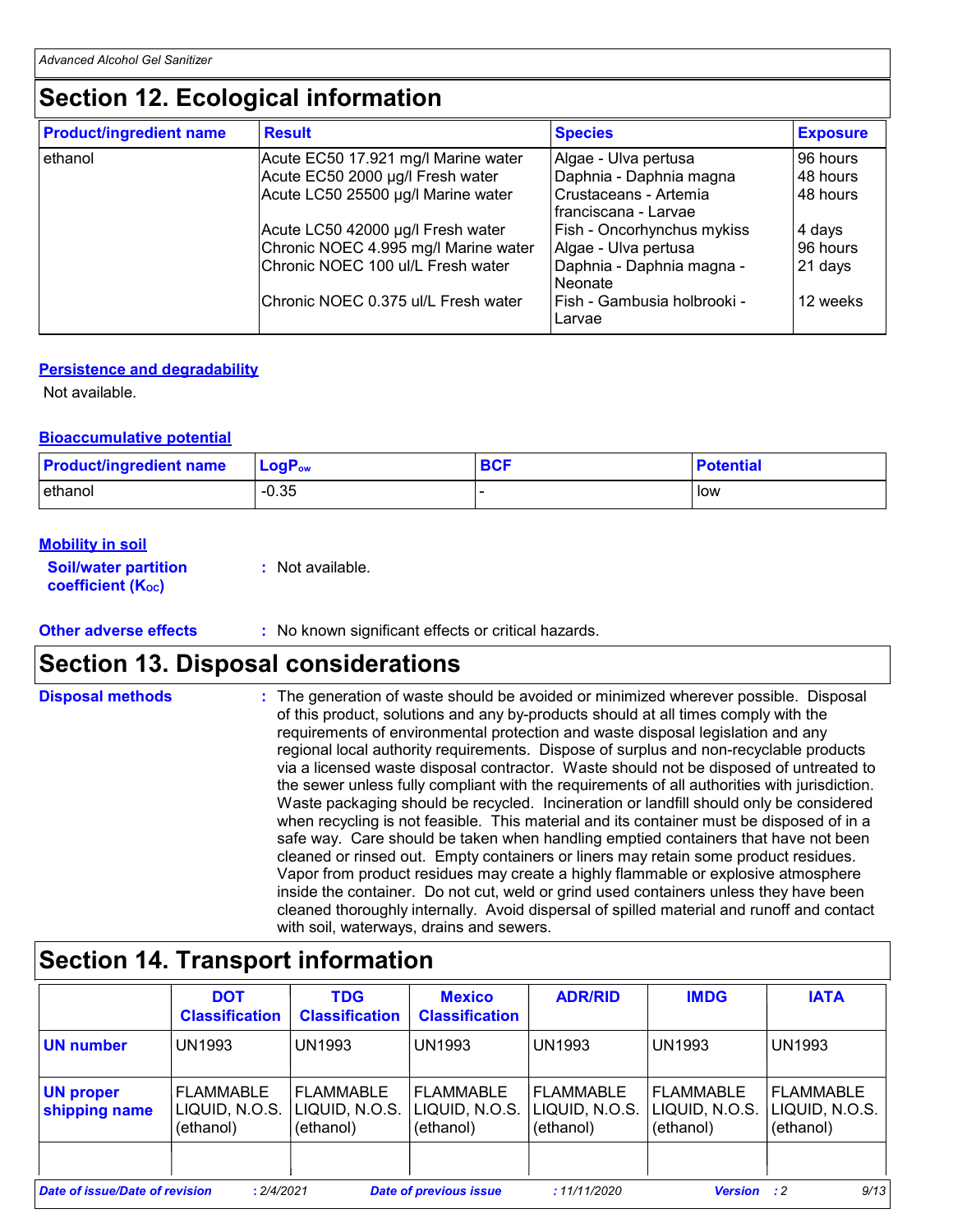| wwanceu Alconol Oel Sannize                                                                                                                                                                                                                                                                                                                                                                                                                                                        |               |                                                                                                                                                                                                                                                 |                                                                                                                                   |                                                                                   |      |      |                                                                                   |
|------------------------------------------------------------------------------------------------------------------------------------------------------------------------------------------------------------------------------------------------------------------------------------------------------------------------------------------------------------------------------------------------------------------------------------------------------------------------------------|---------------|-------------------------------------------------------------------------------------------------------------------------------------------------------------------------------------------------------------------------------------------------|-----------------------------------------------------------------------------------------------------------------------------------|-----------------------------------------------------------------------------------|------|------|-----------------------------------------------------------------------------------|
| <b>Section 14. Transport information</b>                                                                                                                                                                                                                                                                                                                                                                                                                                           |               |                                                                                                                                                                                                                                                 |                                                                                                                                   |                                                                                   |      |      |                                                                                   |
| <b>Transport</b><br>hazard class(es)                                                                                                                                                                                                                                                                                                                                                                                                                                               | 3             |                                                                                                                                                                                                                                                 | 3                                                                                                                                 | 3                                                                                 | 3    | 3    | 3                                                                                 |
| <b>Packing group</b>                                                                                                                                                                                                                                                                                                                                                                                                                                                               | $\mathbf{II}$ |                                                                                                                                                                                                                                                 | Ш                                                                                                                                 | $\mathbf{I}$                                                                      | Ш    | Ш    | Ш                                                                                 |
| <b>Environmental</b><br>hazards                                                                                                                                                                                                                                                                                                                                                                                                                                                    | Yes.          |                                                                                                                                                                                                                                                 | Yes.                                                                                                                              | Yes. The<br>environmentally<br>hazardous<br>substance<br>mark is not<br>required. | Yes. | Yes. | Yes. The<br>environmentally<br>hazardous<br>substance<br>mark is not<br>required. |
| <b>Additional information</b>                                                                                                                                                                                                                                                                                                                                                                                                                                                      |               |                                                                                                                                                                                                                                                 |                                                                                                                                   |                                                                                   |      |      |                                                                                   |
| waterways in sizes of ≤5 L or ≤5 kg or by road, rail, or inland air in non-bulk sizes,<br>provided the packagings meet the general provisions of §§ 173.24 and 173.24a.<br><b>Limited quantity Yes.</b><br><b>TDG Classification</b><br>Product classified as per the following sections of the Transportation of Dangerous<br>Goods Regulations: 2.18-2.19 (Class 3), 2.7 (Marine pollutant mark).<br>The marine pollutant mark is not required when transported by road or rail. |               |                                                                                                                                                                                                                                                 |                                                                                                                                   |                                                                                   |      |      |                                                                                   |
| <b>ADR/RID</b>                                                                                                                                                                                                                                                                                                                                                                                                                                                                     |               | The environmentally hazardous substance mark is not required when transported in<br>sizes of ≤5 L or ≤5 kg.<br>Special provisions 640 (C)<br>Tunnel code (D/E)                                                                                  |                                                                                                                                   |                                                                                   |      |      |                                                                                   |
| <b>IMDG</b>                                                                                                                                                                                                                                                                                                                                                                                                                                                                        |               | t.                                                                                                                                                                                                                                              | <b>Limited quantity Yes.</b><br>The marine pollutant mark is not required when transported in sizes of $\leq 5$ L or $\leq 5$ kg. |                                                                                   |      |      |                                                                                   |
| <b>IATA</b>                                                                                                                                                                                                                                                                                                                                                                                                                                                                        |               | <b>Limited quantity Yes.</b><br>The environmentally hazardous substance mark may appear if required by other<br>transportation regulations.                                                                                                     |                                                                                                                                   |                                                                                   |      |      |                                                                                   |
|                                                                                                                                                                                                                                                                                                                                                                                                                                                                                    |               | Special precautions for user : Transport within user's premises: always transport in closed containers that are<br>upright and secure. Ensure that persons transporting the product know what to do in the<br>event of an accident or spillage. |                                                                                                                                   |                                                                                   |      |      |                                                                                   |
| <b>Transport in bulk according</b><br>to Annex II of MARPOL and<br>the IBC Code                                                                                                                                                                                                                                                                                                                                                                                                    |               |                                                                                                                                                                                                                                                 | : Not available.                                                                                                                  |                                                                                   |      |      |                                                                                   |

## **Section 15. Regulatory information**

| <b>U.S. Federal regulations</b>                                                   | : TSCA 8(a) PAIR: 2-(4-tert-butylbenzyl)propionaldehyde; Poly(oxy-1,2-ethanediyl), $\alpha$ -<br>$[4-(1,1,3,3-tetramethylbutyl)phenyl]-\omega-hydroxy-$ ; $\alpha-hexylcinnamaldehyde$ |
|-----------------------------------------------------------------------------------|----------------------------------------------------------------------------------------------------------------------------------------------------------------------------------------|
|                                                                                   | TSCA 8(a) CDR Exempt/Partial exemption: Not determined                                                                                                                                 |
|                                                                                   | Clean Water Act (CWA) 311: cyclohexane; propylene oxide                                                                                                                                |
| <b>Clean Air Act Section 112</b><br>(b) Hazardous Air<br><b>Pollutants (HAPS)</b> | : Listed                                                                                                                                                                               |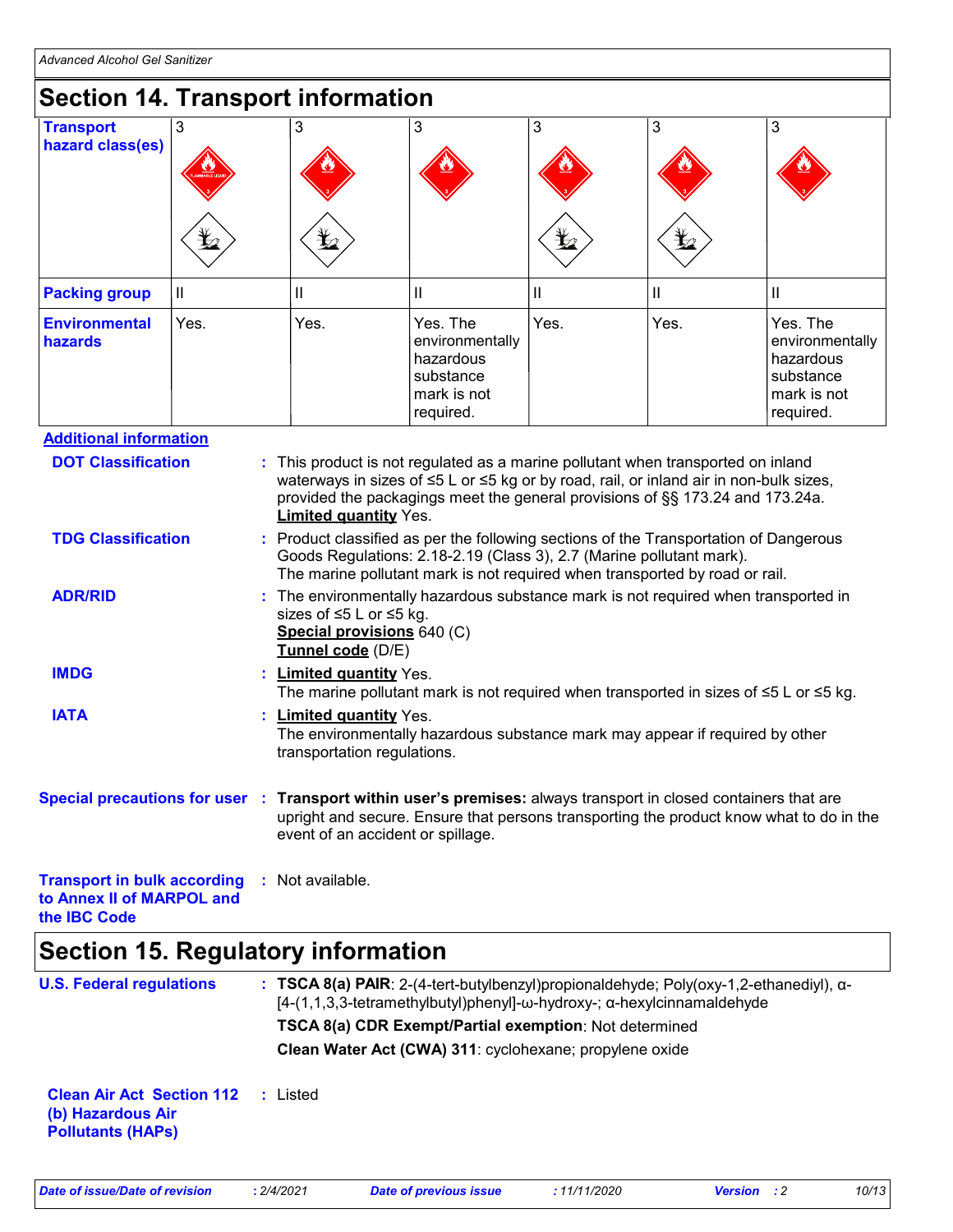## **Section 15. Regulatory information**

| <b>Clean Air Act Section 602</b><br><b>Class I Substances</b>  | : Not listed |
|----------------------------------------------------------------|--------------|
| <b>Clean Air Act Section 602</b><br><b>Class II Substances</b> | : Not listed |
| <b>DEA List I Chemicals</b><br><b>(Precursor Chemicals)</b>    | : Not listed |
| <b>DEA List II Chemicals</b><br><b>(Essential Chemicals)</b>   | : Not listed |

### **SARA 302/304**

### **Composition/information on ingredients**

|                                   |                 |                  | <b>SARA 302 TPQ</b> |           | <b>SARA 304 RQ</b> |           |
|-----------------------------------|-----------------|------------------|---------------------|-----------|--------------------|-----------|
| <b>Name</b>                       | $\frac{9}{6}$   | <b>EHS</b> (lbs) |                     | (gallons) | (lbs)              | (gallons) |
| propylene oxide<br>ethylene oxide | $<$ 0.<br>< 0.1 | Yes.<br>Yes.     | 10000<br>1000       | 1444.3    | 100<br>10          | 14.4      |

### **SARA 304 RQ :** 57142857.1 lbs / 25942857.1 kg [7730826.6 gal / 29264362.3 L]

**SARA 311/312**

**Classification :** FLAMMABLE LIQUIDS - Category 2 EYE IRRITATION - Category 2A

### **Composition/information on ingredients**

| <b>Name</b> |           | <b>Classification</b>                                                        |
|-------------|-----------|------------------------------------------------------------------------------|
| ethanol     | ≥62 - ≤75 | <b>FLAMMABLE LIQUIDS - Category 2</b><br><b>EYE IRRITATION - Category 2A</b> |

### **State regulations**

| <b>Massachusetts</b> | : The following components are listed: ETHYL ALCOHOL; DENATURED ALCOHOL;<br><b>GLYCERINE MIST</b> |
|----------------------|---------------------------------------------------------------------------------------------------|
| <b>New York</b>      | : None of the components are listed.                                                              |
| <b>New Jersey</b>    | : The following components are listed: ETHYL ALCOHOL; ALCOHOL; GLYCERIN;<br>1.2.3-PROPANETRIOL    |
| Pennsylvania         | : The following components are listed: DENATURED ALCOHOL; ETHANOL;<br>1,2,3-PROPANETRIOL          |

### **California Prop. 65**

**A WARNING**: This product can expose you to chemicals including Ethylene oxide, which is known to the State of California to cause cancer and birth defects or other reproductive harm. This product can expose you to chemicals including Propylene oxide and beta-Myrcene, which are known to the State of California to cause cancer. For more information go to www.P65Warnings.ca.gov.

| <b>Ingredient name</b>         | No significant risk<br>level | <b>Maximum</b><br>acceptable dosage<br><b>level</b> |
|--------------------------------|------------------------------|-----------------------------------------------------|
| Propylene oxide                |                              |                                                     |
| beta-Myrcene<br>Ethylene oxide | Yes.                         | Yes.                                                |

### **International regulations**

**Chemical Weapon Convention List Schedules I, II & III Chemicals**

Not listed.

### **Montreal Protocol**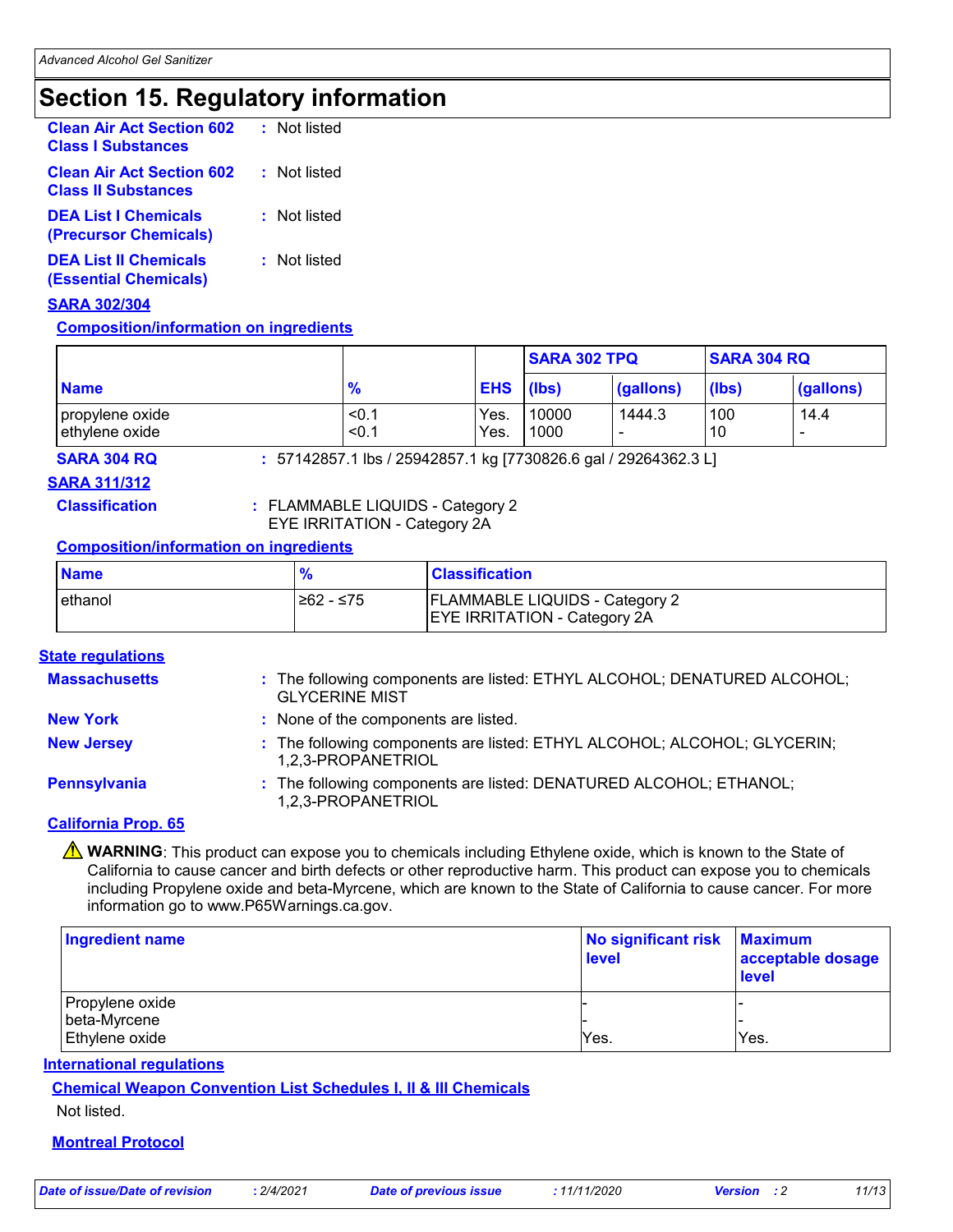## **Section 15. Regulatory information**

### Not listed.

|             |  | <b>Stockholm Convention on Persistent Organic Pollutants</b> |  |
|-------------|--|--------------------------------------------------------------|--|
| Not listed. |  |                                                              |  |
|             |  |                                                              |  |

## **Rotterdam Convention on Prior Informed Consent (PIC)**

Not listed.

### **UNECE Aarhus Protocol on POPs and Heavy Metals**

Not listed.

### **Inventory list**

| <b>Australia</b>         | : Not determined.                                                                    |
|--------------------------|--------------------------------------------------------------------------------------|
| <b>Canada</b>            | : At least one component is not listed.                                              |
| <b>China</b>             | : Not determined.                                                                    |
| <b>Europe</b>            | : Not determined.                                                                    |
| <b>Japan</b>             | : Japan inventory (ENCS): Not determined.<br>Japan inventory (ISHL): Not determined. |
| <b>Malaysia</b>          | : Not determined                                                                     |
| <b>New Zealand</b>       | : Not determined.                                                                    |
| <b>Philippines</b>       | : Not determined.                                                                    |
| <b>Republic of Korea</b> | : Not determined.                                                                    |
| <b>Taiwan</b>            | : Not determined.                                                                    |
| <b>Thailand</b>          | : Not determined.                                                                    |
| <b>Turkey</b>            | : Not determined.                                                                    |
| <b>United States</b>     | : All components are listed or exempted.                                             |
| <b>Viet Nam</b>          | : Not determined.                                                                    |

## **Section 16. Other information**

**Hazardous Material Information System (U.S.A.)**



**Caution: HMIS® ratings are based on a 0-4 rating scale, with 0 representing minimal hazards or risks, and 4 representing significant hazards or risks. Although HMIS® ratings and the associated label are not required on SDSs or products leaving a facility under 29 CFR 1910.1200, the preparer may choose to provide them. HMIS® ratings are to be used with a fully implemented HMIS® program. HMIS® is a registered trademark and service mark of the American Coatings Association, Inc.**

**The customer is responsible for determining the PPE code for this material. For more information on HMIS® Personal Protective Equipment (PPE) codes, consult the HMIS® Implementation Manual.**

### **National Fire Protection Association (U.S.A.)**